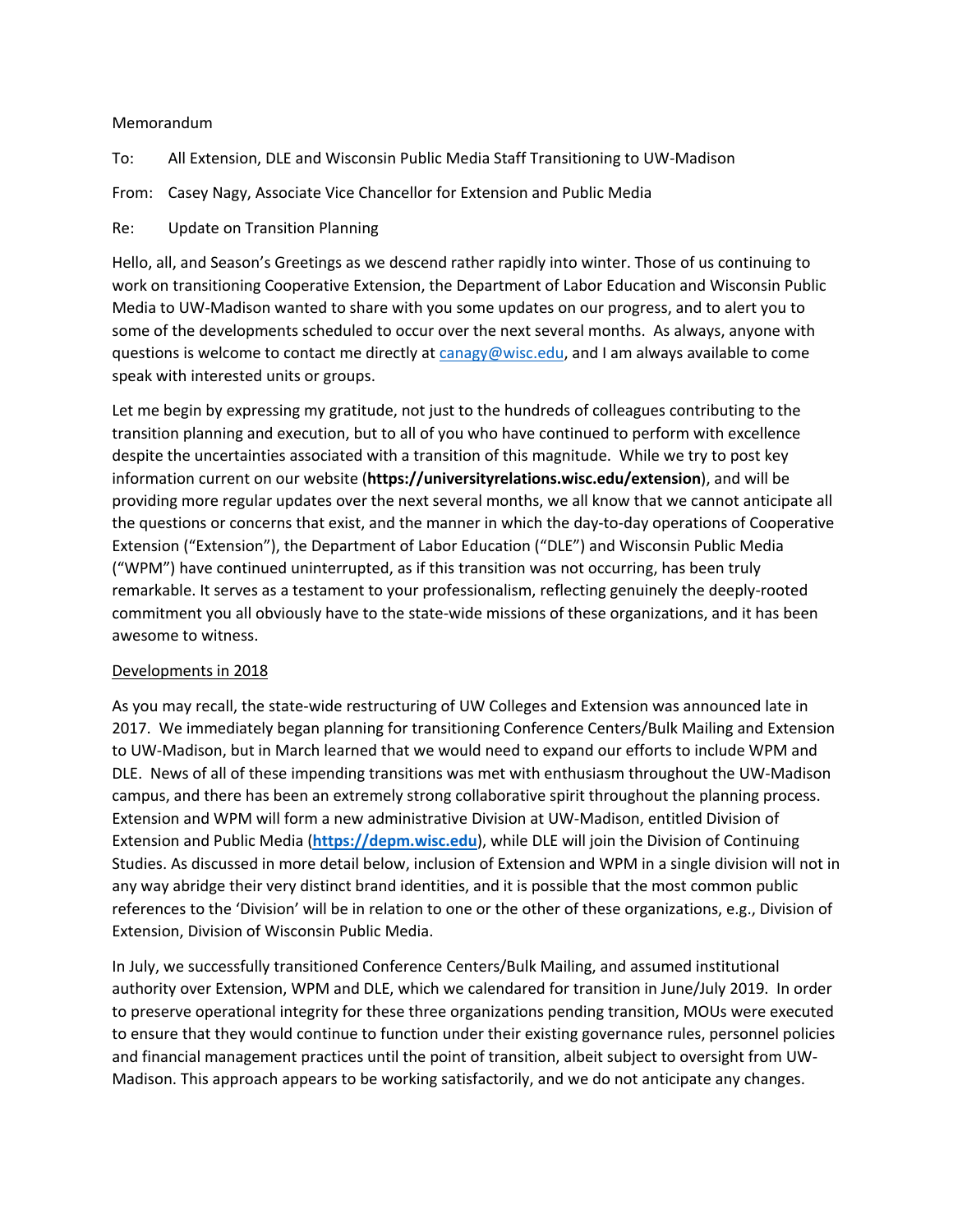We have spent the ensuing months developing an integrated timeline for transitioning Extension and WPM, including all of the major functional transactions/migrations that will be required (see attached). We are working through each facet of the timeline on an on-going basis, taking into account new developments, in order to ensure that we remain on target as closely as possible. We do anticipate some uncertainties in the Spring that may impact our timeline, as the timing of the Colleges' transition to the various 4-year institutions coincides with ours, but we still expect to fully transition all faculty and staff and all major operational aspects of Extension and WPM by July 1, 2019. The integrated timeline does not include DLE, as we have begun planning to transition this relatively small academic department earlier in the Spring. If you have questions specific to the DLE timeline, please feel free to contact me for additional information.

## Developments to Look for in 2019

Beginning in January, we will begin a public information campaign to inform people throughout the state about the new relationships of Extension and WPM to UW-Madison. This effort will be accompanied by additional changes in branding and logo identification, although nothing will be done to abridge the extremely strong name recognition of either Extension or WPM (e.g., Wisconsin Public Radio or Wisconsin Public Television). Extension will be associated with a new logo and brand identity reflecting its inclusion in UW-Madison. The existing blue and black UW-Ext logo will be phased out. While WPM will be used as an institutional identification for the division, Wisconsin Public Radio and Wisconsin Public Television will retain their current branding and logos for public purposes, and already are using UW-Madison in station identification. DLE will adopt the W crest logo as a unit within the Division of Continuing Studies.

Throughout the Spring, a number of HR-related developments will occur, as projected on the integrated timeline. Highlights include the following:

- Hiring of select staff to help support the demands of the new units at UW-Madison, including specialties in Payroll and Benefits, HR and Purchasing
- Creation of UW-Madison Net IDs for all transitioning employees (for those who do not already have one), which is an essential step in affording access to UW-Madison software applications and other systems for which access may be necessary prior to the June/July transition date
- Formulation of new email addresses and granting of access to other software and IT tools, although it is anticipated that WPM will continue to use wpr.org and wpt.org email addresses
- **Efforts are on-going to facilitate participation in the Title and Total Compensation Study** underway at UW-Madison. Until that process begins for the entire UW-Madison campus, faculty and staff are expected to transition with their existing titles and with no change to compensation or benefits (except as necessary to meet UW-Madison salary minima)
- **n** Training on UW-Madison policies and procedures will be ongoing throughout the Spring as part of a general on-boarding strategy
- **n** Efforts are underway to ensure that parking allocations/applications remain seamless for 2019

Further information on these and other developments will be provided in advance of implementation, and this should not be considered to be a complete list. We are working with governance groups as appropriate to ensure that policy differences between UW Colleges and Extension and UW-Madison are resolved.